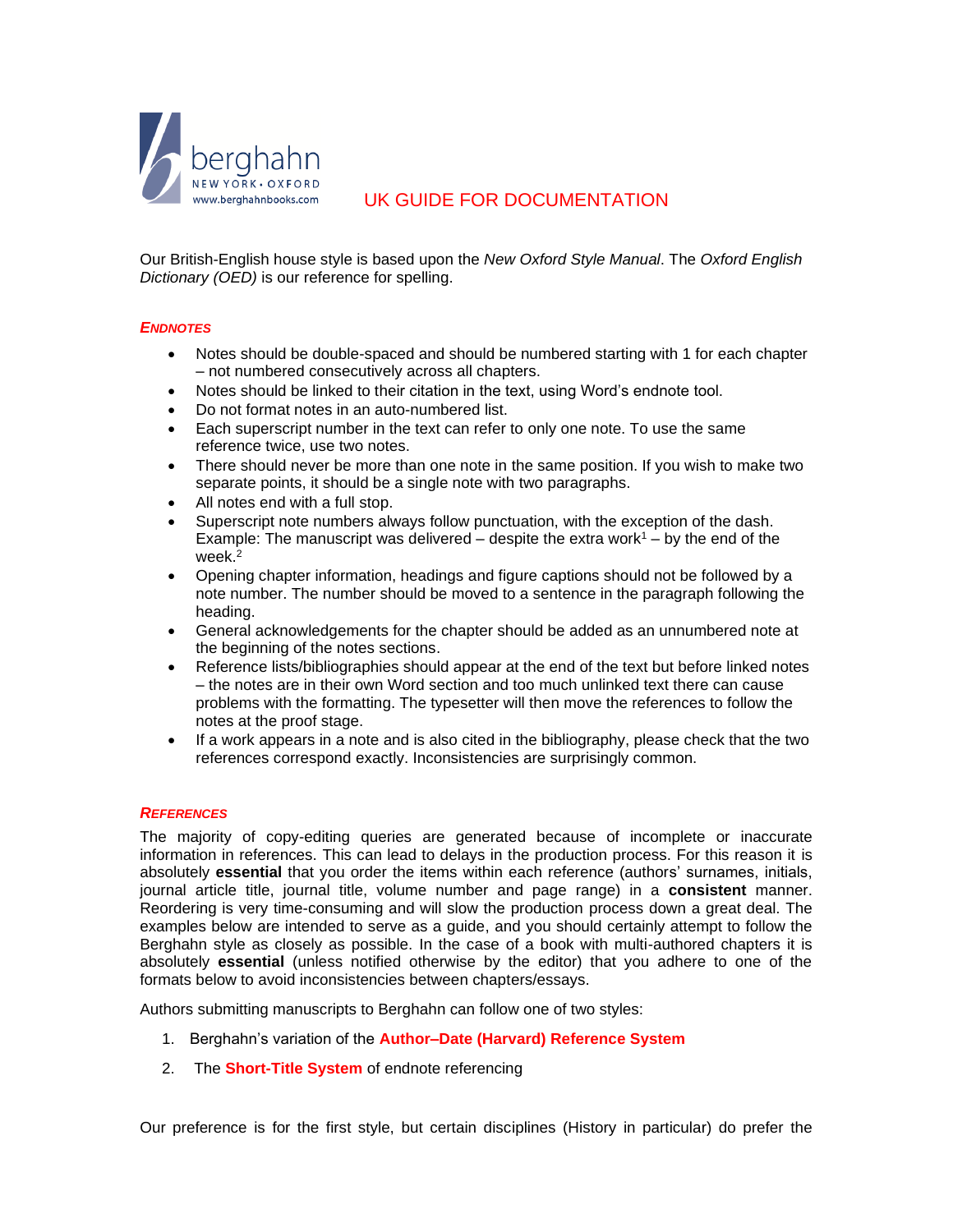second and authors are welcome to use it.

On the following pages you will find both the Harvard and the Short-Title reference styles outlined in table format. It is your responsibility as author, editor or contributor to ensure that the references in your submission are not only consistent with one of the two styles, but also accurate in terms of the information, spelling, etc.

### **Some Common Misconceptions:**

#### **Q. If I choose the Short-Title system, do I need to include a bibliography with my manuscript?**

 Yes. It is absolutely *essential* that we receive a full, alphabetized bibliography along with your text, whichever style of referencing you choose.

#### **Q. If I adopt the Author–Date system, am I limited to simple in-text 'author–date: page range' citations, e.g. (Bradley 2003: 56)?**

 No. Although explanatory footnotes are used with less frequency in the case of this reference style, descriptive/explanatory footnotes can certainly be adopted if desirable. For example, (Bradley 2003: 56)<sup>4</sup>

**4. Bradley's recent discussion differs considerably from his earlier explorations. See Bradley 1996: 34; 1987: 345–56.**

#### **Q. What distinguishes a note from a bibliographic entry?**

 $\blacklozenge$  A note includes only the author(s) name(s), a shortened version of the title of the work, and the page reference, while the corresponding bibliographic entry includes the full reference.

In a note, the author's name is not reversed, while in an alphabetically arranged bibliographic entry it is.

 The punctuation between the main parts of a bibliographical entry consists of full points, but in notes, commas and parentheses are used.

 A note usually contains a specific page reference, but a bibliographic entry may supply an inclusive page range for the article, chapter, etc.

Note: Lee and De Vore, *Man the Hunter*, 54.

Bibliographic Entry: Lee, R., and I. De Vore. 1972. *Man the Hunter*. Chicago: Aldeno.

## *ARCHIVAL SOURCES*

- It is sufficient to cite archival sources, such as unpublished papers, letters and other historical documents, in endnotes only (even for manuscripts following the author–date format). If you wish to also include archival sources in the bibliography or reference list, it is often best to do so generally (listing only the archive name), and in a separate section of the bibliography.
- Formatting of archival sources can vary as each archive will have its own system for organization; however, entries from the same source should ideally look more or less consistent. It is important to provide as many identifying details as possible. Some example citations:

Gabriel Penn's will, 1798, Amherst County Will Book 3, 506. Letter from Willis N. Mays to Elijah Fletcher, 28 July 1854, Sweet Briar College Library Archives. Landesarchiv Berlin (LAB), C Rep. 118-01 Nr. 31267. Zentrum für Antisemitismusforschung (ZfA), File of Dr. Charlotte Bamberg, 'Untergetaucht'.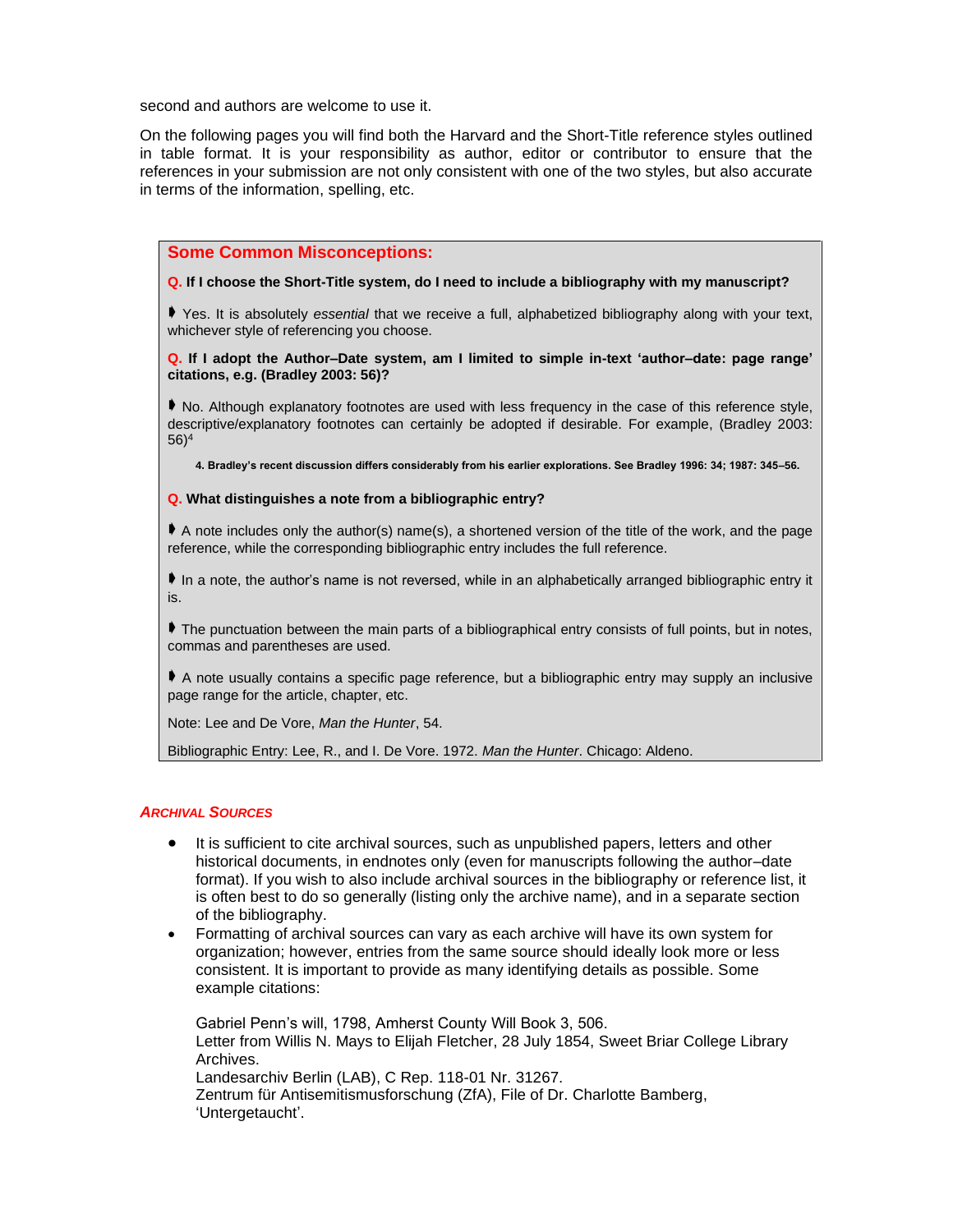## *UNPUBLISHED INTERVIEWS AND PERSONAL COMMUNICATIONS*

Similarly, it is sufficient to cite personal communications and the like in endnotes only. Some examples:

Annelise Bunzel, interview with the author, Los Angeles, 4 February 2005. Ralph Reuss (alias), email to the author, 18 September 2009.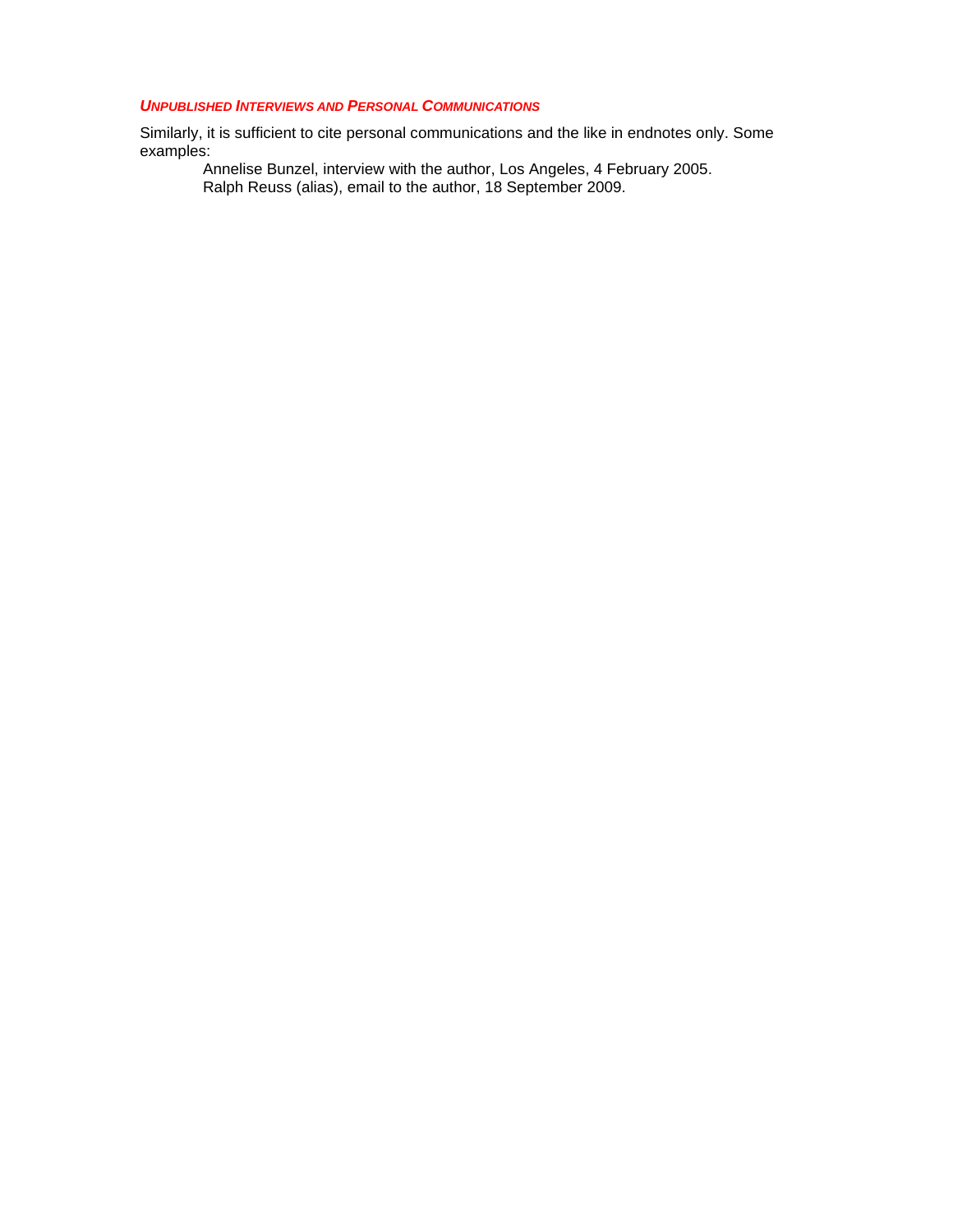## *AUTHOR–DATE (HARVARD) SYSTEM*

As a rule, this system does not use numbered notes in the text for referencing purposes (though, as indicated above, notes referring to content issues can certainly be included). Instead, it gives the author's surname and the year of publication in the text, from which the reader can crossreference with the full citation in a list of references positioned at the end of the book (or, in multiauthor books, at the end of each chapter).

**General Format of Author–Date (Harvard) Style:** Author(s). Year of publication. *Book Title*, Place of publication, Publisher.

| <b>BOOKS</b>                                                       | <b>In Text Citation</b>                                                                                                                    | Reference List/Bibliographic Example                                                                                                                                                |
|--------------------------------------------------------------------|--------------------------------------------------------------------------------------------------------------------------------------------|-------------------------------------------------------------------------------------------------------------------------------------------------------------------------------------|
| Single author                                                      | The theory was propounded in 1993 (Comfort<br>1997: 158-59)                                                                                | Comfort, Alex. 1997. A Good Age. London: Mitchell<br>Beazlev.                                                                                                                       |
|                                                                    | Comfort (1997: 158-59) claimed that                                                                                                        |                                                                                                                                                                                     |
| Duplicate author surname                                           | (A. Smith 1981; G. Smith 1999)                                                                                                             |                                                                                                                                                                                     |
|                                                                    | If there is more than one author with the same<br>last name, the author's first initial letter is added:<br>(A. Smith 1981; G. Smith 1999) |                                                                                                                                                                                     |
| 2 or 3 authors                                                     | (Madden and Hogan 1997: 45)<br>Madden and Hogan (1997: 45) discuss this idea<br>$\cdots$                                                   | Madden, Ros, and Tracie Hogan. 1997. The<br>Definition of Disability in Australia: Moving Towards<br>National Consistency. Canberra: Australian<br>Institute of Health and Welfare. |
| 4 or more authors                                                  | (Leeder et al. 1996: 69)                                                                                                                   | Leeder, S.R., et al.                                                                                                                                                                |
| No author                                                          | This was apparently not the case before 1995<br>(Advertising in New York 1900: 14)                                                         | Advertising in New York 1900. New York: Dutton.                                                                                                                                     |
| Multiple works by the same<br>author                               | University research (Brown 1982, 1988) has<br>indicated that                                                                               | Brown, Peter. 1982. Corals in the Capricorn Group.<br>London: King's College.                                                                                                       |
|                                                                    |                                                                                                                                            | . 1988. The Effects of Anchor on Corals.<br>London: King's College.                                                                                                                 |
|                                                                    |                                                                                                                                            | → Order chronologically in the reference list.                                                                                                                                      |
| Multiple works published in<br>the same year by the same<br>author | In recent reports (Napier 1993a, 1993b)<br>So use a/b etc. to differentiate between works<br>in same year.                                 | Napier, Andrea. 1993a. Fatal Storm. Sydney: Allen<br>& Unwin.                                                                                                                       |
|                                                                    |                                                                                                                                            | _. 1993b. Survival at Sea. Sydney: Allen &<br>Unwin.                                                                                                                                |
|                                                                    |                                                                                                                                            | ♦ Order alphabetically by title in the reference<br>list.                                                                                                                           |
| Edited (and multi-edited)<br>volume                                | (Kastenbaum 1993: 78)                                                                                                                      | Kastenbaum, Robert. (ed.). 1993. Encyclopedia of<br>Adult Development. New York: Routledge.                                                                                         |
|                                                                    | (Smith and Graham 1987: 178-89)                                                                                                            | Smith, Richard, and James Graham (eds). 1987.<br>Analyzing Winter Tree Growth. New York: Oxford<br>University Press.                                                                |
| <b>Different editions</b>                                          | Denver (1964: 45) suggests that                                                                                                            | Denver, M.H. 1964. Mass Communication<br>Techniques, 2 <sup>nd</sup> edn. New York: Berghahn Books.                                                                                 |
|                                                                    |                                                                                                                                            | $\clubsuit$ Do not insert edition number for 1 <sup>st</sup> editions                                                                                                               |
| Article or chapter in a book                                       | As discussed by Blaxter (1976: 121)                                                                                                        | Blaxter, Mildred. 1976. 'Social Class and Health<br>Inequalities', in Catherine Carter and Julie Peel<br>(eds), Equalities and Inequalities in Health.                              |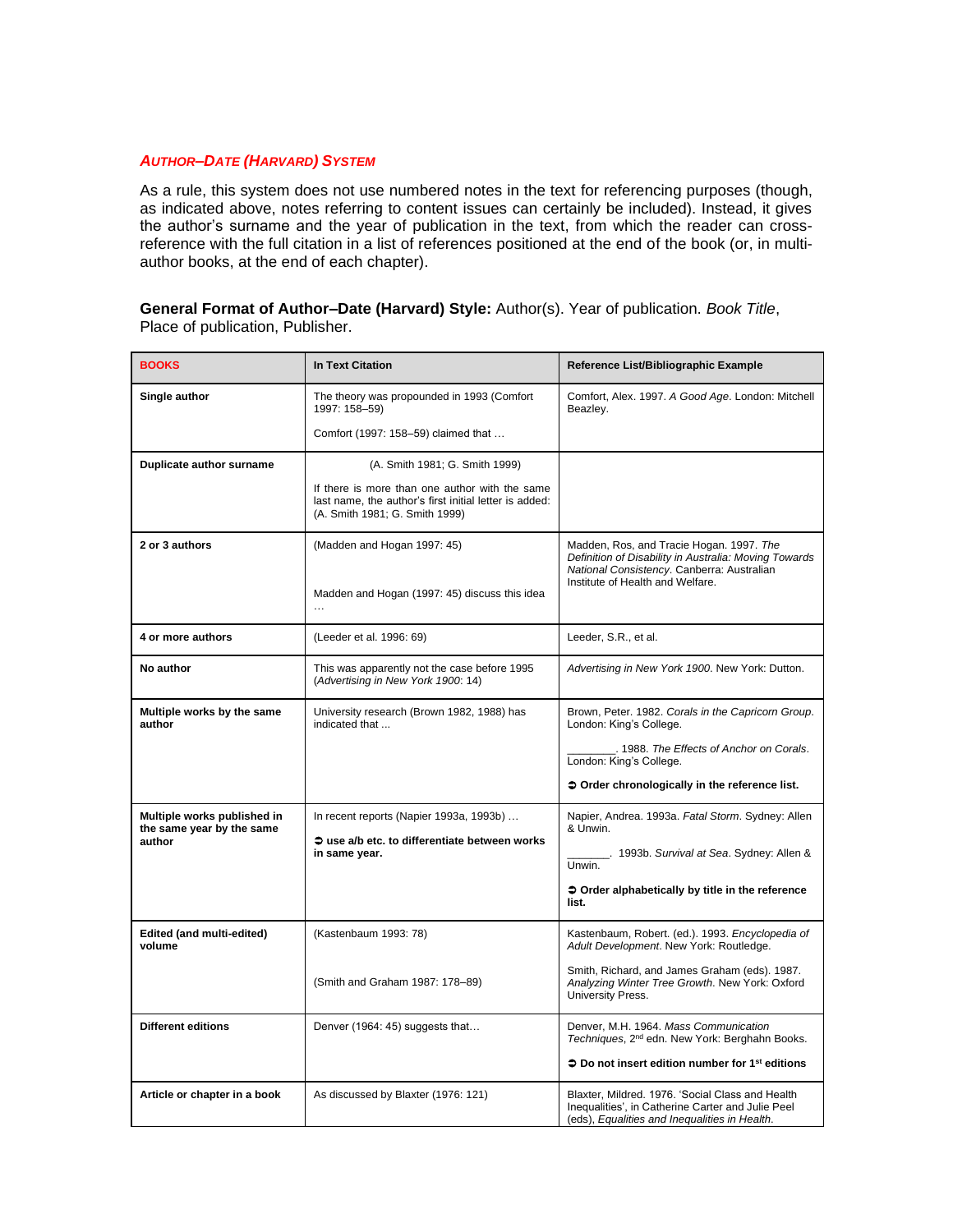|                                                                                                   |                                                                                                                                                                                                                                                                                                                             | London: Academic Press, pp. 120-35.                                                                                                                                                                                          |
|---------------------------------------------------------------------------------------------------|-----------------------------------------------------------------------------------------------------------------------------------------------------------------------------------------------------------------------------------------------------------------------------------------------------------------------------|------------------------------------------------------------------------------------------------------------------------------------------------------------------------------------------------------------------------------|
| Article or chapter in a book -<br>no author                                                       | (Solving the Y2K Problem: 23)                                                                                                                                                                                                                                                                                               | 'Solving the Y2K Problem'. 1997. In David Bowd<br>(ed.), Technology Today. New York: Reinhold, pp.<br>$9 - 27.$                                                                                                              |
| e-book                                                                                            | (Pettinger 2002)                                                                                                                                                                                                                                                                                                            | Pettinger, Richard. 2002. Global Organizations.<br>Oxford: Capstone Publishing. Retrieved 28<br>September 2004, from Oxford University Library &<br>Information Service E-books: http//opac.ox.ac.uk                         |
| Encyclopedia or dictionary                                                                        | The New Grove Encyclopedia of Music and<br>Musicians (1980: 86) defined it as                                                                                                                                                                                                                                               | The New Grove Encyclopedia of Music and<br>Musicians, 1980, London: Macmillan                                                                                                                                                |
| Institutional authors                                                                             | (WHO 1989: 56)                                                                                                                                                                                                                                                                                                              | World Health Organization. 1989. 'Aids in America'.<br>Geneva.                                                                                                                                                               |
| <b>Translation</b>                                                                                | (Cortazar 1969: 67)                                                                                                                                                                                                                                                                                                         | Cortazar, Julio. 1969. Cronopios and Famas, trans.<br>P. Blackburn, New York: Phaidon.                                                                                                                                       |
| Work written in language<br>other than English - where<br>translation of title is required        | (Berruto 2012: 10)                                                                                                                                                                                                                                                                                                          | Berruto, Gaetano. 2012. Sociolinguistica<br>dell'italiano contemporaneo [The sociolinguistics of<br>contemporary Italian]. Rome: Carocci Editore                                                                             |
| Work written in language<br>other than English - where<br>transliteration of title is<br>required | (Chen 2002: 47)<br>$\bullet$<br>Please transliterate all titles of works<br>written in languages that use non-Latin<br>alphabets. Original, untranslated characters in<br>references can only be included in exceptional<br>circumstances and must be approved by your<br>editor before submission of the final manuscript. | Chen, Pingyuan. 2002. Qiangu Wenren Xiake<br>Meng [A time-honoured knight's dream of literatis].<br>Beijing: Xinshijie Chubanshe                                                                                             |
| Dissertation/unpublished<br>manuscript                                                            | (Downer 1975)                                                                                                                                                                                                                                                                                                               | Downer, Jen. 1975. 'Necessity and Knowledge in<br>the Later Philosophy of Wittgenstein', Ph.D.<br>dissertation. North Wales: University College of<br>North Wales.                                                           |
|                                                                                                   |                                                                                                                                                                                                                                                                                                                             |                                                                                                                                                                                                                              |
| Conference paper                                                                                  | (Common 2001)                                                                                                                                                                                                                                                                                                               | Common, Margaret. 2001. 'The Role of Economics<br>in Natural Heritage Decision Making', International<br>Society for Ecological Economics Conference,<br>Canberra, 4 July 2000. Canberra: Australian<br>Heritage Commission. |
| <b>JOURNALS</b>                                                                                   | <b>In Text Citation</b>                                                                                                                                                                                                                                                                                                     | Reference List/Bibliographic Example                                                                                                                                                                                         |
| Article                                                                                           | As mentioned by Wharton (1996: 8)                                                                                                                                                                                                                                                                                           | Wharton, Nigel. 1996. 'Health and Safety in<br>Outdoor Activity Centres', Journal of Adventure<br>Education and Outdoor Leadership 12(4): 8-9.<br>→ Do not insert a space between the volume<br>and issue numbers.           |
| Article - no author                                                                               | It is a growing problem in the U.K. (Anorexia<br>Nervosa 1969: 30)                                                                                                                                                                                                                                                          | 'Anorexia Nervosa' 1969 British Medical Journal<br>$1:529 - 30.$                                                                                                                                                             |
| Newspaper article                                                                                 | (Towers 2000)                                                                                                                                                                                                                                                                                                               | Towers, Kevin. 2000. 'Doctor Not at Fault:<br>Coroner', The New York Times, 18 January, B3.                                                                                                                                  |
| Newspaper article - no author                                                                     | in the Chicago Herald Tribune (24 January<br>2000: 12)                                                                                                                                                                                                                                                                      | Provide all the details in the in-text citation – no<br>need for an entry in the reference list.                                                                                                                             |
| Press release                                                                                     | (Watersmith 2000)                                                                                                                                                                                                                                                                                                           | Watersmith, Carl. 2000. BHP Enters New Era,<br>media release. Melbourne: BHP Limited, 1 March.                                                                                                                               |
| <b>ELECTRONIC MEDIA</b>                                                                           | <b>In Text Citation</b>                                                                                                                                                                                                                                                                                                     | Reference List/Bibliographic Example                                                                                                                                                                                         |
| <b>Full text from an electronic</b><br>database                                                   | (Madden 2002)                                                                                                                                                                                                                                                                                                               | Madden, Gary. 2002. 'Internet Economics and<br>Policy', Economic Record 78(252): 343-58.<br>Retrieved 16 October 2002 from ABI/Inform<br>database.                                                                           |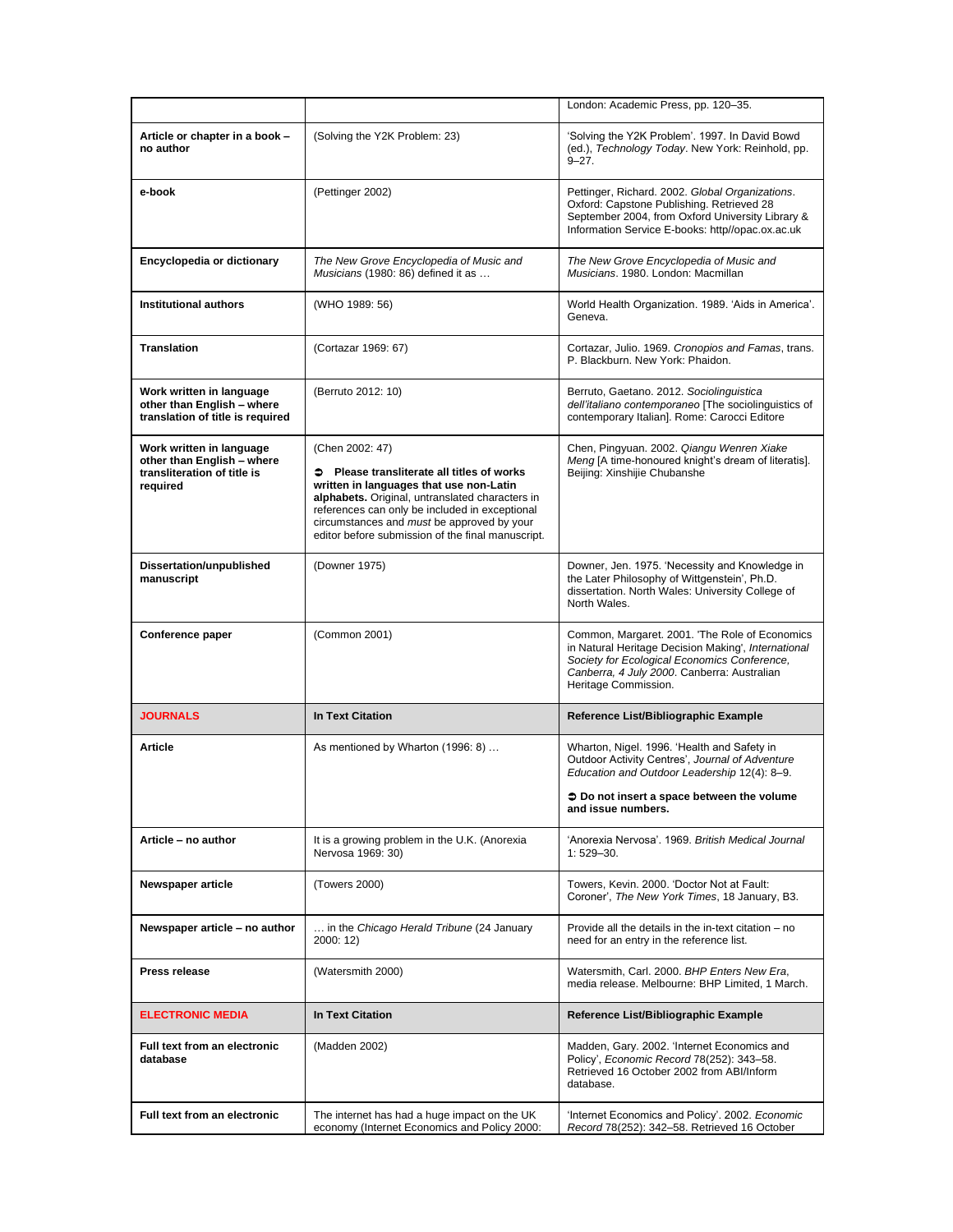| database - no author                                                                            | 343)                                 | 2002 from ABI/Inform database.                                                                                                                                                                                        |
|-------------------------------------------------------------------------------------------------|--------------------------------------|-----------------------------------------------------------------------------------------------------------------------------------------------------------------------------------------------------------------------|
| Full text from newspaper,<br>newswire or magazine from<br>an electronic database - no<br>author | (London's Overseas Appeal 2004)      | 'London's Overseas Appeal'. 2004, The Guardian,<br>12 November 2005, 47. Retrieved 13 November<br>2005 from Factiva database.                                                                                         |
| Full text from the internet                                                                     | It was proposed by Byrne (2004) that | Byrne, Anna. 2004. 'The End of History:<br>Censorship and Libraries'. The Australian Library<br>Journal 53(2). Retrieved 16 November 2004 from<br>http//www.alia.org.au/publishing/alj/53.2/full.text/byr<br>ne.html. |
| Web page from the internet                                                                      | (American Kidney Fund 2016)          | "About Your Kidneys: What Do My Kidneys Do?"<br>2016. American Kidney Fund website. Retrieved<br>October 2016 from<br>http://www.kidneyfund.org/kidney-disease/about-<br>your-kidneys.html#what do my kidneys do.     |

For examples of other sources, including government and legal publications (Acts of Parliament, Cases, Census information, government reports), personal communications, films and video recordings, television and radio programmes, microfiche and e-mail discussion lists/web archives, please check a guide to the Harvard citation style and/or speak to us directly at Berghahn.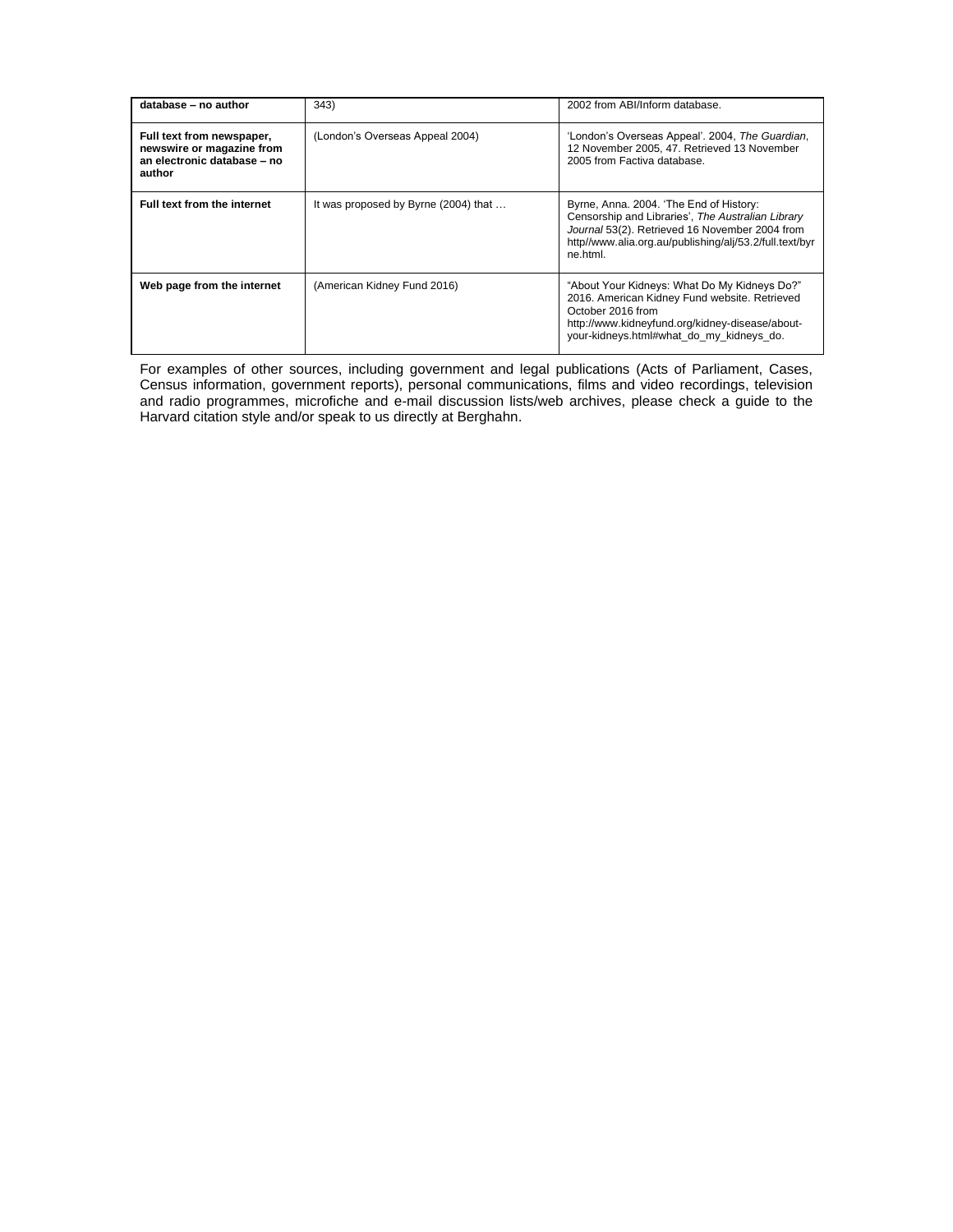## *SHORT-TITLE SYSTEM*

Endnote references use only the author's last name, a shortened version of the title and the page number, all separated by commas. The full reference must be supplied in the bibliography.

**Most of the recommendations for author–date references above on how to style names of authors, titles of works and other components may be adapted for the short-title system. The short-title system differs primarily in its use of numbered notes and, in the bibliography, the placement for the year of publication.**

**General Format of Short-Title Style:** Author(s). *Book Title*, Place of publication, Publisher. Year of publication.

|                         | <b>Endnote Reference</b>                                                                                                                                                                                                             | <b>Final Bibliography</b>                                                                                                                                                                                                           |
|-------------------------|--------------------------------------------------------------------------------------------------------------------------------------------------------------------------------------------------------------------------------------|-------------------------------------------------------------------------------------------------------------------------------------------------------------------------------------------------------------------------------------|
| <b>BOOKS</b>            | Smith, Refugee Studies, 86.                                                                                                                                                                                                          | Smith, Thomas. Refugee Studies. New York: Phaidon,<br>1988.                                                                                                                                                                         |
|                         | Hazel, Cotton Trade, vol. 3, 102.<br>Note: Including 'ed.' is not necessary.                                                                                                                                                         | Hazel, J.A. (ed.). The Growth of the Cotton Trade.<br>London: Penguin, 1955.                                                                                                                                                        |
| <b>JOURNAL ARTICLES</b> | Carr, 'Uncertainty and Monetary Theory', 82.                                                                                                                                                                                         | Carr, Joseph. L. 'Uncertainty and Monetary Theory'.<br>Economics 2(3) (1956), 80–98. (full page range of article<br>must be provided here)                                                                                          |
| <b>BOOK CHAPTERS</b>    | Chomsky, 'Explanatory Models', 60 (if the entry is<br>listed in the bibliography under Chomsky)<br>Chomsky in Fodor and Katz, The Structure of<br>Language, 60 (if the entry is listed in the<br>bibliography under Fodor and Katz). | Chomsky, Noam. Explanatory Models in Linguistics', in<br>Jerry .A. Fodor and Jerrold .J. Katz (eds), The Structure of<br>Language (Englewood Cliffs: Macmillan, 1964), 50–67.<br>(full page range of article must be provided here) |